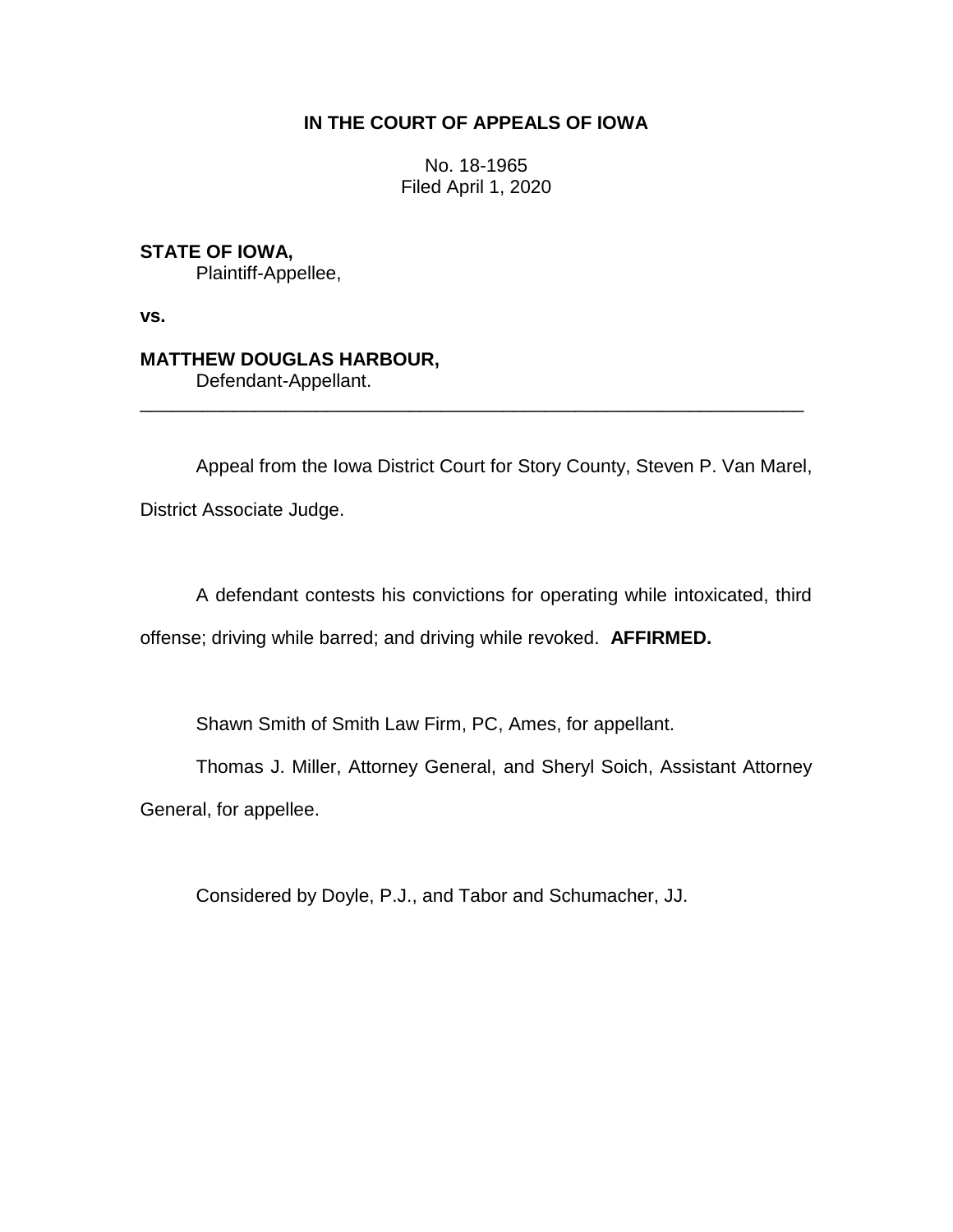### **TABOR, Judge.**

Matthew Harbour accepted a plea agreement in which the State agreed to dismiss the habitual-offender enhancement of his operating while intoxicated (OWI), third offense. Eight days later the Iowa Supreme Court decided the legislature did not intend for an OWI third sentence to be enhanced by applying Iowa Code section 902.9 (2018). *See Noll v. Iowa Dist. Ct. for Muscatine Cty.*, 919 N.W.2d 232, 235 (Iowa 2018). On appeal, Harbour alleges his trial attorney was remiss in not protesting the plea agreement as invalid. Harbour also challenges the district court's denial of his motion to sever a theft charge.

Because the record is inadequate to assess the reasonableness of counsel's performance or resulting prejudice, we believe Harbour must litigate his claim in postconviction-relief (PCR) proceedings. By pleading guilty, Harbour waived the severance issue. Thus, we affirm his convictions.

## **I. Facts and Prior Proceedings**

In May 2018, Harbour entered a Hy-Vee store in Ames and selected several items (worth more than \$250), placed them in a shopping basket, and went through the exit doors without paying. A store employee stopped Harbour, compelled him to come back inside, and confronted him about not paying. In response, Harbour ran out of the store, entered his vehicle, and sped away. An employee then called Ames police. Dispatch relayed a description of the suspect and vehicle fleeing through parking lots at a high rate of speed.

The police located and stopped Harbour. Officers determined his driver's license was barred and revoked. During the stop, the officer noticed Harbour showed signs of intoxication. After refusing field sobriety tests, Harbour underwent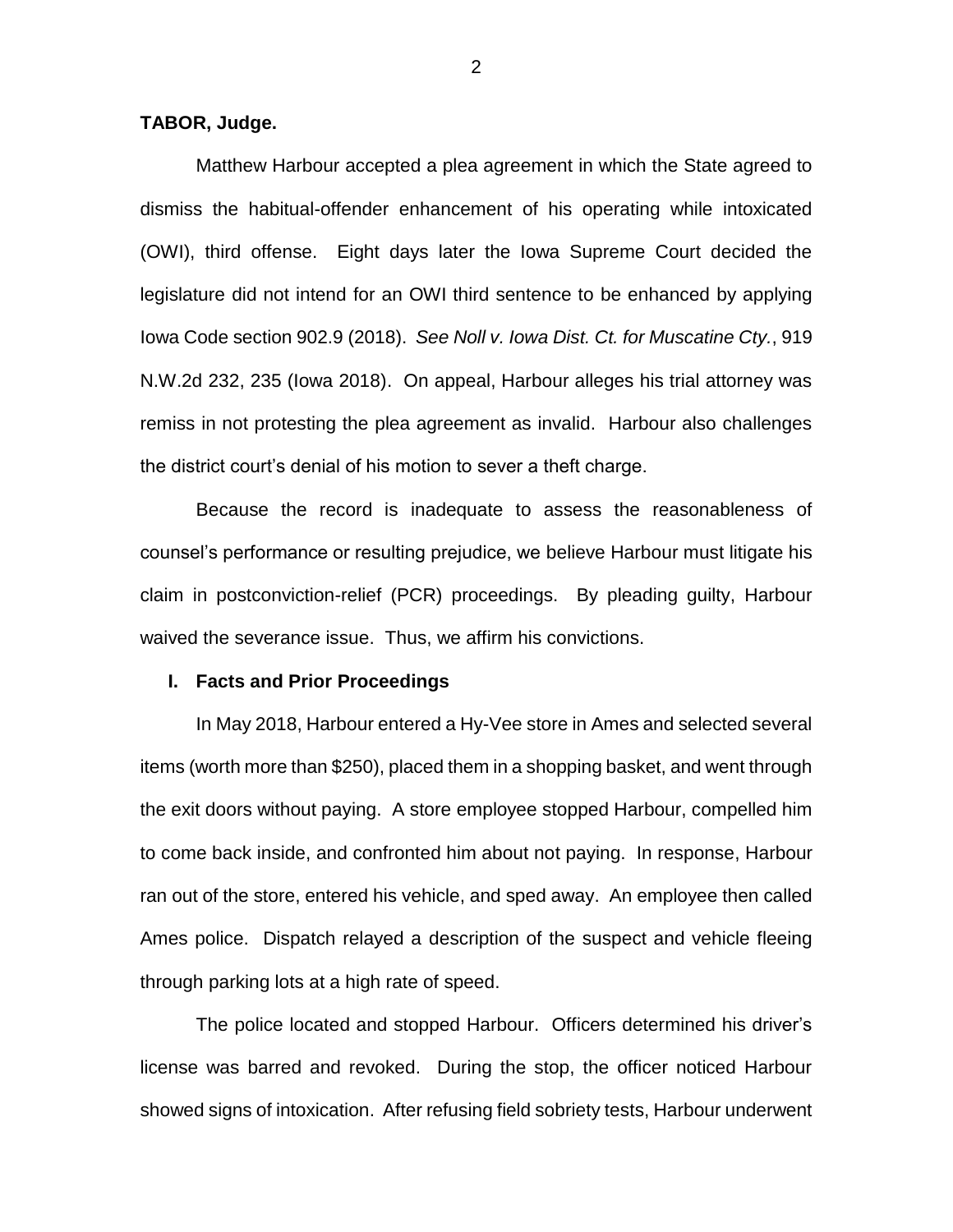a blood draw. A month later, the State charged Harbour with OWI, third offense; driving while barred; driving while revoked; and theft in the fourth degree. In an amended trial information, the State alleged Harbour's OWI charge should be enhanced because of his status as an habitual offender under Iowa Code section 902.8 (2018).

In September 2018, defense counsel moved to sever the theft count. The defense argued that charge "occurred separately and distinctly from the driving offenses" so trying all allegations together would "unfairly prejudice" Harbour. After a hearing, the district court denied Harbour's motion.

In October, Harbour entered written pleas of guilty to driving while revoked (a serious misdemeanor) and driving while barred (an aggravated misdemeanor). At an October hearing, Harbour pleaded guilty to OWI, third offense (a class "D" felony)—without the habitual-offender enhancement. The State also dismissed the theft count. Harbour waived the opportunity to move in arrest of judgment and went to immediate sentencing.

The district court sentenced Harbour to consecutive terms of one year, two years, and five years on the three counts. Harbour filed a timely notice of appeal.

#### **II. Scope and Standards of Review**

Harbour raises two issues on appeal. First, he contends the district court was wrong to deny his request to sever his theft charge from his driving charges. Second, Harbour argues counsel was ineffective in allowing him to plead guilty based on "the State's promise predicated upon the dismissal of an illegal sentencing provision."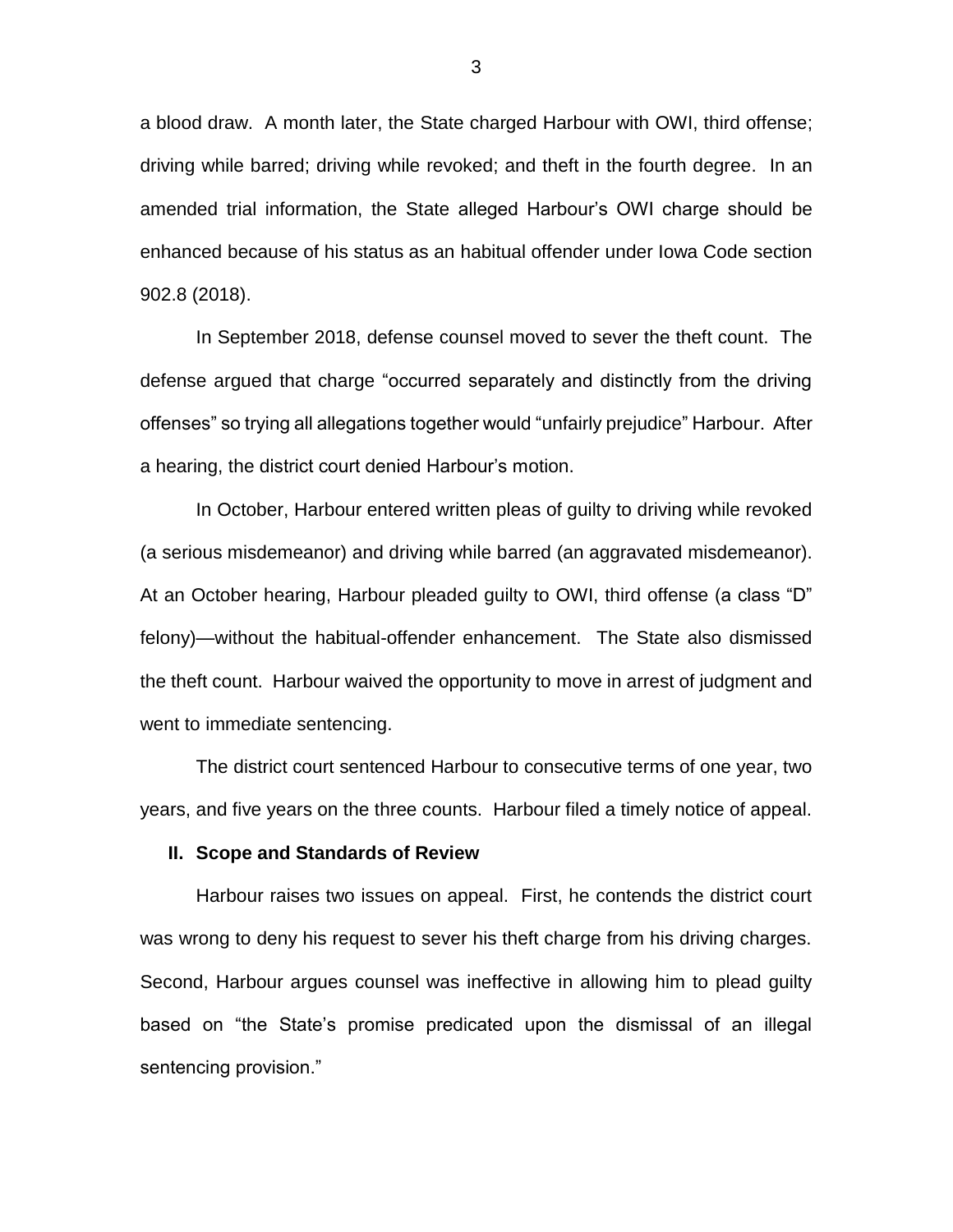We review the district court's refusal to sever multiple charges against a single defendant for an abuse of discretion. *State v. Geier*, 484 N.W.2d 167, 172 (Iowa 1992). We review Harbour's claim of ineffective assistance of counsel in the handling of his guilty pleas de novo.<sup>1</sup> *See State v. Kuhse*, 937 N.W.2d 622, 627 (Iowa 2020).

## **III. Analysis**

 $\overline{a}$ 

## **A. Severance Motion**

Harbour argues the district court abused its discretion by not severing his theft charge because that offense occurred separately and was distinct from his driving offenses. The State contends Harbour waived this complaint by pleading guilty. *See Schmidt v. State*, 909 N.W.2d 778, 785 (Iowa 2018) (explaining a valid guilty plea waives the right to contest adverse pretrial rulings not intrinsic to the plea itself).

We agree with the State's contention. Harbour pleaded guilty in open court, with the assistance of counsel, and acknowledged he was doing so knowingly and voluntarily. By that act, Harbour waived his right to appeal the adverse ruling on his motion to sever the theft charge. *See State v. Carroll*, 767 N.W.2d 638, 641 (Iowa 2009) (differentiating between claims of ineffective assistance of counsel

<sup>&</sup>lt;sup>1</sup> We recognize the legislature recently amended Iowa Code section 814.6 to prohibit most appeals from guilty pleas. *See* 2019 Iowa Acts ch. 140, § 28. That same legislation amended section 814.7 to bar appellate courts from deciding claims of ineffective assistance of counsel on direct appeal. *See id*. at § 31. But our supreme court decided those provisions did not apply to judgments entered before July 1, 2019. *State v. Macke*, 933 N.W.2d 226, 228 (Iowa 2019). Because the court entered judgment here in October 2018, we may consider Harbour's ineffective-assistance claim on direct appeal if the record is adequate. *See Kuhse*, 937 N.W.2d at 627.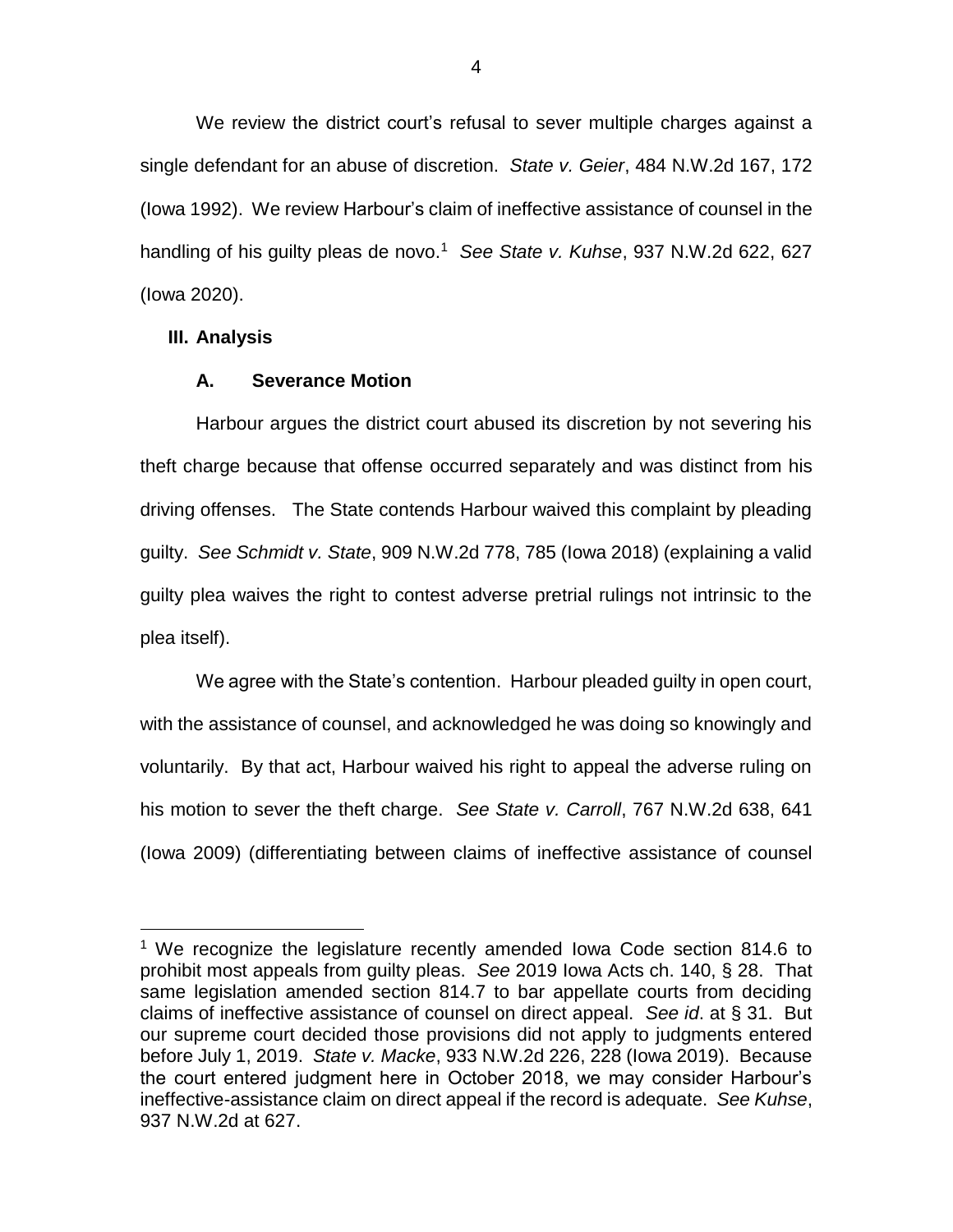that render a guilty plea invalid and those extrinsic to the plea). Harbour does not argue the severance issue was intrinsic to his guilty plea or that counsel was ineffective in raising the issue. We find no reason to disturb the district court's denial of Harbour's severance motion.

#### **B. Ineffective Assistance of Counsel**

Relying on *Noll*, Harbour disputes the effectiveness of his representation during the plea negotiations. In that case, our supreme court held, "By prescribing a maximum sentence in section 321J.2, the legislature took OWI-third-andsubsequent-offense offenders out of the habitual offender option of section 902.9." *Noll*, 919 N.W.2d at 236. The supreme court decided its holding applied "retroactively to all persons sentenced under the amended statute." *Id*.

No doubt the State's dismissal of the habitual-offender enhancement was an incentive for Harbour to accept the plea offer. As the sentencing court observed, "[G]ranted the State dismissed the habitual offender, which saves a lot of prison time, I'm sure that was part of the plea agreement here." As it turns out, the State gave up nothing by dismissing the habitual offender enhancement. In Harbour's view, his defense counsel should have anticipated the *Noll* holding. Harbour contends he did not receive the benefit of his bargain through the State's dismissal of an invalid sentencing enhancement. Harbour lobbies us to vacate his convictions and remand his case to the district court.

To establish his claim of ineffective assistance, Harbour must prove by a preponderance of the evidence that: (1) his trial counsel failed to perform an essential duty, and (2) this failure resulted in prejudice. *See State v. Straw*, 709 N.W.2d 128, 133 (Iowa 2006). For the first element, Harbour must prove his

5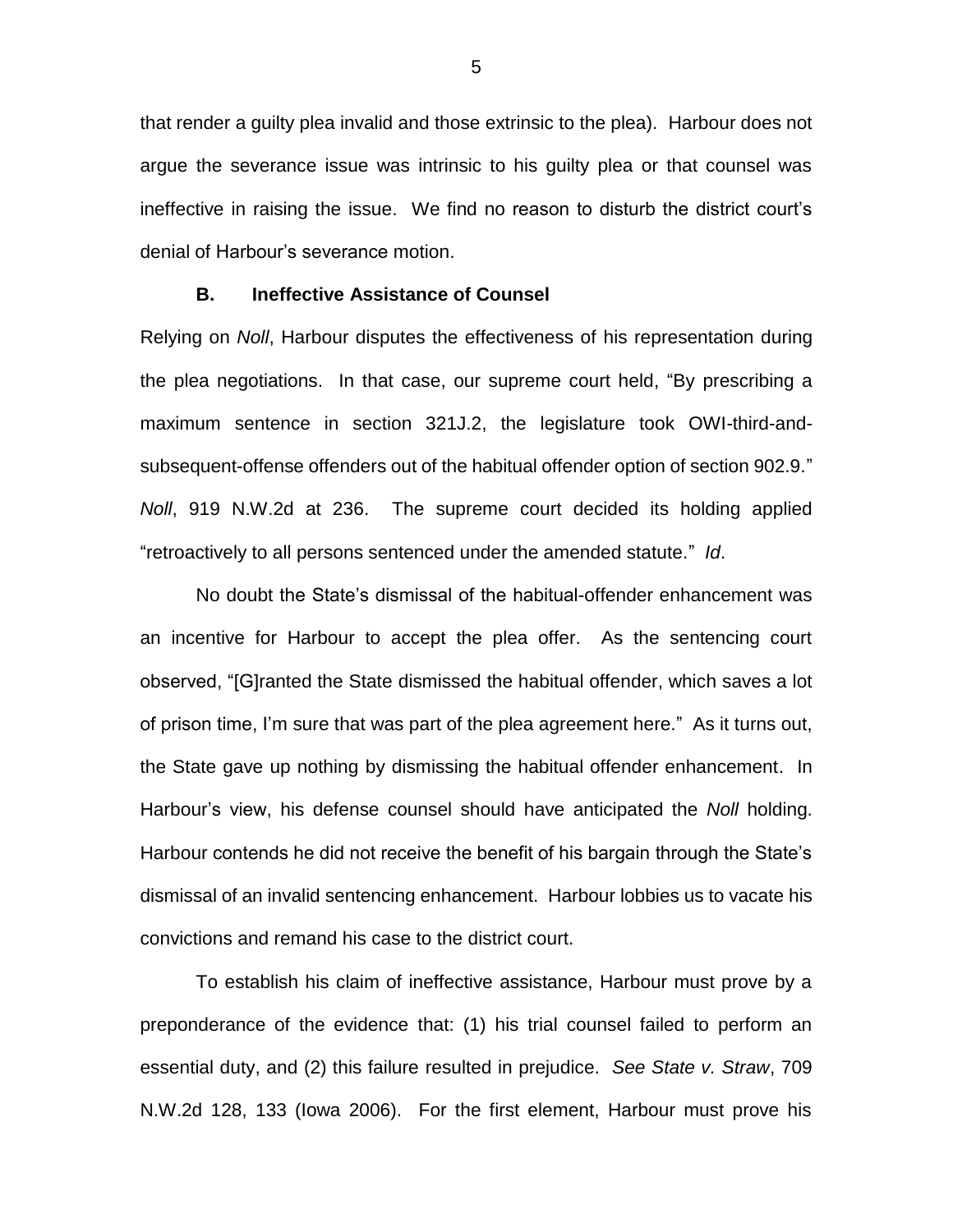counsel's performance was outside the normal range of competence. *Id*. For the second element, in this guilty plea case, Harbour must show a reasonable probability exists that, but for counsel's errors, he would not have pleaded guilty and would have insisted on going to trial. *See id.* at 138. "Only in rare cases will the trial record alone be sufficient to resolve the claim on direct appeal." *Id.* at 133 (explaining under "reasonable probability" standard, most claims of ineffective assistance of counsel in the guilty-plea context will require "a record more substantial than the one now before us").

On the performance prong, Harbour claims his counsel failed to preserve error on the issue that he received no benefit from the State's agreement to dismiss the habitual-offender sentencing enhancement. Harbour suggests counsel breached a material duty in not anticipating the outcome in *Noll* and in allowing him to believe he was getting a bigger benefit from his bargain then he really was.

On the prejudice prong, Harbour recognizes he must show counsel's error was likely to have altered his decision to plead guilty. Without much analysis, Harbour asserts he "stood to lose very little by going to trial as he agreed to the maximum sentences."<sup>2</sup> He argues the plea agreement was invalid.

In response, the State insists "*Noll* does not automatically aid defendants like Harbour, who were *not* sentenced as habitual offenders." The State points out it is incumbent on Harbour to "establish his lawyer was ineffective in not anticipating or monitoring the possibility that *Noll* might change the law" and that "but for his lawyer's misstep, he would have insisted on going to trial rather than

 $\overline{a}$ 

 $2$  Harbour does not mention the State dismissed the theft charge as part of the plea agreement.